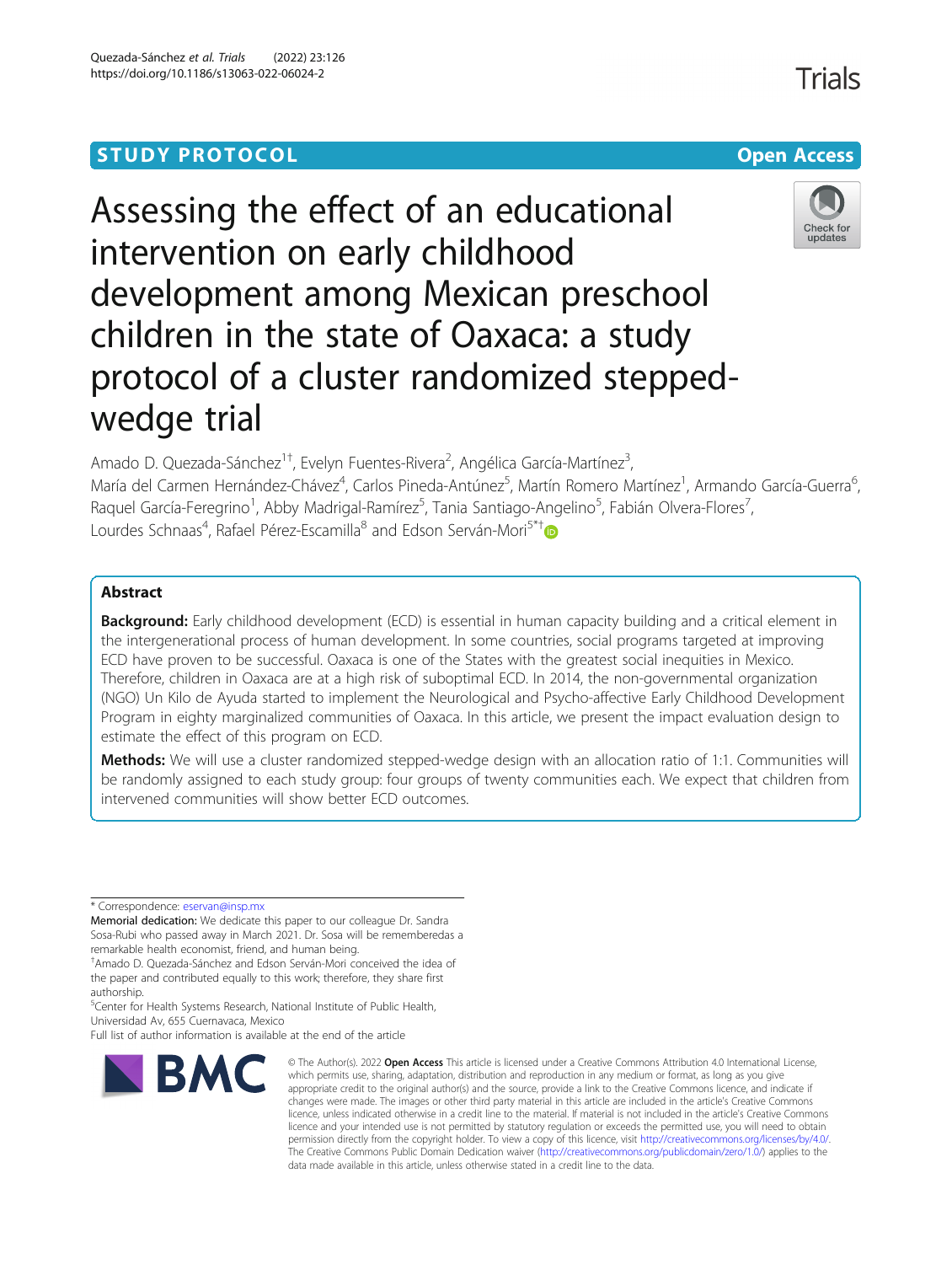**Discussion:** This study is one of the few rigorous assessments of the effect of an ECD program on the neurodevelopment of Mexican children recruited in their first 3 years of life from communities of high social vulnerability. Our study design is recommended when the way in which outcomes are measured and assessed depends on age, self-selection is present, and assignment is performed at an aggregate level. Implementation research will be conducted prior to study launch and quality control measures will be in place to maximize the fidelity of study design implementation.

Trial registration: ClinicalTrials.gov [NCT04210362](https://clinicaltrials.gov/ct2/show/study/NCT04210362)

Keywords: Stepped-wedge design, Impact evaluation, Early childhood development, NGO, Social vulnerability, Mexico

## Administrative information

Note: the numbers in curly brackets in this protocol refer to SPIRIT checklist item numbers. The order of the items has been modified to group similar items (see [http://www.equator-network.org/reporting-guidelines/](http://www.equator-network.org/reporting-guidelines/spirit-2013-statement-defining-standard-protocol-items-for-clinical-trials/) [spirit-2013-statement-defining-standard-protocol-items](http://www.equator-network.org/reporting-guidelines/spirit-2013-statement-defining-standard-protocol-items-for-clinical-trials/)[for-clinical-trials/](http://www.equator-network.org/reporting-guidelines/spirit-2013-statement-defining-standard-protocol-items-for-clinical-trials/)).

| Title $\{1\}$                                                 | A stepped-wedge design to assess the<br>effect of an educational intervention on<br>early childhood development among<br>preschool children in the Mexican state<br>of Oaxaca                                       |
|---------------------------------------------------------------|---------------------------------------------------------------------------------------------------------------------------------------------------------------------------------------------------------------------|
| Trial registration {2a and 2b}.                               | ClinicalTrials.gov Identifier NCT04210362                                                                                                                                                                           |
| Protocol version {3}                                          | Version 2, March 2020                                                                                                                                                                                               |
| Funding {4}                                                   | Un Kilo de Ayuda, A.C.                                                                                                                                                                                              |
| Author details {5a}                                           | National Institute of Public Health of<br>Mexico<br>National Institute of Perinatology Isidro<br>Espinosa de los Reyes                                                                                              |
| Name and contact<br>information for the trial<br>sponsor {5b} | Amado D. Quezada-Sánchez<br>National Institute of Public Health of<br>Mexico<br>amado.quezada@insp.mx                                                                                                               |
| Role of sponsor {5c}                                          | Role INSP: Study design, management,<br>analysis, interpretation of data, writing a<br>report and submission of any product<br>for publication.<br>Role funders: Data collection and<br>intervention implementation |

## Background {6a}

Early childhood development (ECD) is essential in human capacity building and a critical element in the intergenerational process of human development [\[1](#page-12-0)]. ECD is multidimensional and influenced by many factors such as genetics, biological status (health and nutrition), the immediate environment (caregiving components), and community characteristics [\[2](#page-12-0)]. Sensitive and responsive nurturing care along with education and good nutritional health can improve ECD; however, the most sensitive window of opportunity to advancing ECD, including its social, emotional, and cognitive aspects, is narrow because the greatest

developmental benefits and returns on investment are achieved when nurturing care is offered during gestation and the first 3 years of life [[3](#page-12-0), [4\]](#page-12-0). Suboptimal ECD affects not only the child, but also society's social and economic development [[5\]](#page-12-0). Failure to provide nurturing care in early life to the most vulnerable will lead to high subsequent costs due to excess mortality and morbidity as well as in reduced human capital productivity, perpetuating the vicious cycle that leads to ever increasing social and economic inequities [[6\]](#page-12-0).

Studies conducted across different countries have shown that social protection policies and programs have been successful at improving ECD. These interventions include childhood care education, promotion of maternal mental health and wellbeing, and conditional cash transfer programs [[7,](#page-12-0) [8\]](#page-12-0). In Latin America, "Chile Crece Contigo" is an example of a successful multisectoral evidence-based large-scale program. Funded by the Chilean government and emerging from a national consensus in which the civil society participated, the program offers high-quality ECD information for families and healthcare providers among its various health and education benefits [[8\]](#page-12-0). Another example of a large-scale program is "Cuna Mas" in Peru which consists of home visiting interventions aimed at improving parenting practices; it has showed a positive impact in developmental outcomes [[9,](#page-12-0) [10](#page-12-0)]. In Colombia, Ecuador, and Mexico, existing cash transfer programs have been used to deliver ECD interventions [\[11\]](#page-12-0). Multiple studies across the globe, including Jamaica, Pakistan, and Turkey, have shown that incorporating nurturing care elements in interventions improved child development and later adult outcomes [[7\]](#page-12-0).

The most rigorous evaluations of ECD interventions have followed experimental designs which are considered the gold standard to estimate effects. Quasiexperimental designs may be used when randomization is not possible due to self-selection amd ethical or logistical considerations. Studies have found that in hard-toreach communities with high levels of poverty, children live at risk of nutritional deficiencies and suboptimal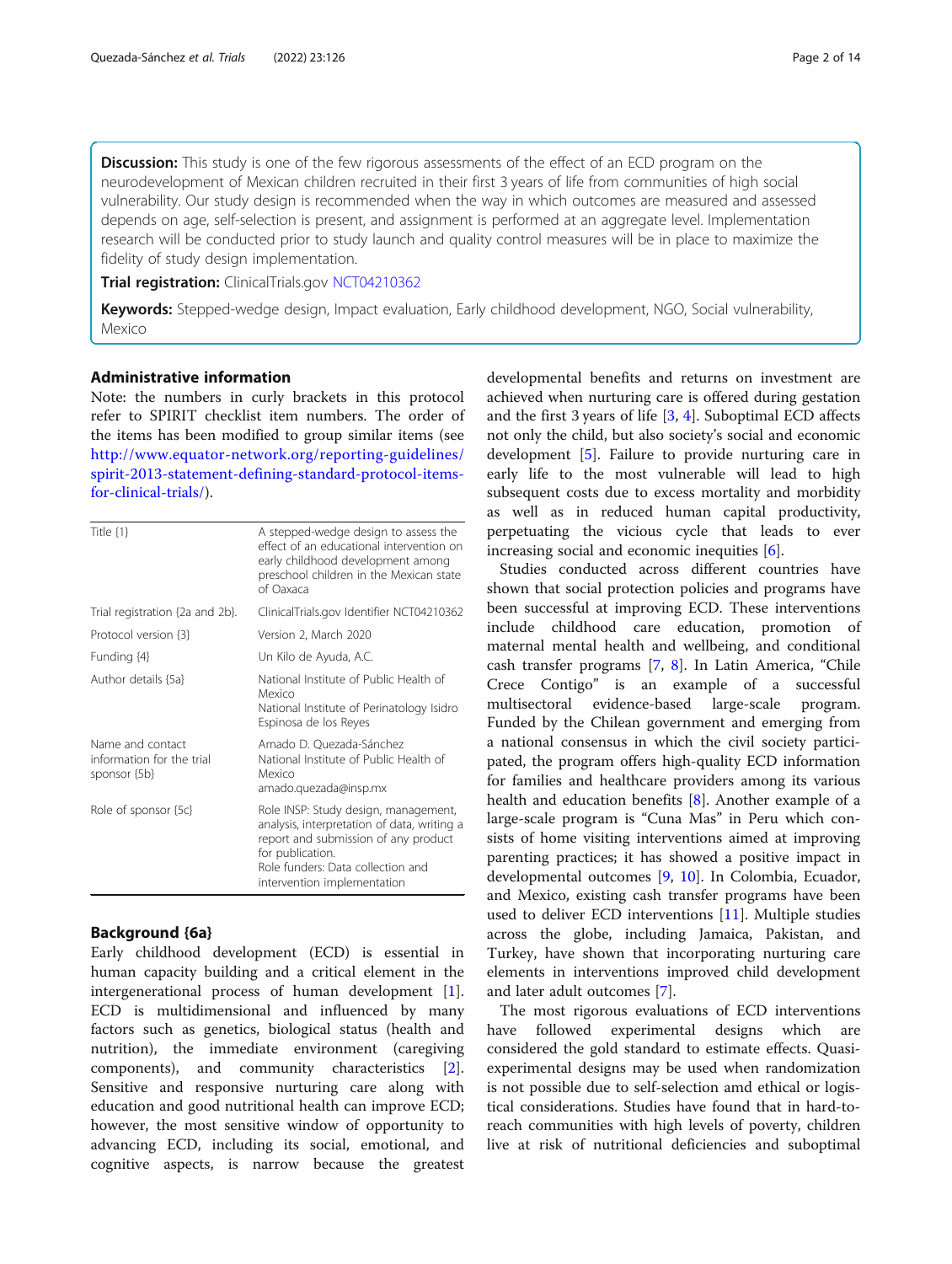levels of neurodevelopment [\[12\]](#page-12-0). Often governments face difficulties to reach these populations, many of which are geographically isolated. Therefore, nongovernmental organizations (NGOs) are key for complementing and expanding the reach of governmental efforts seeking to improving ECD in the most socially isolated communities.

Located in the South of the country, Oaxaca is one of the States with the greatest social inequities in Mexico. In 2018, 66% of its population lived in poverty, and only 16% had access to health services and 27% had major gaps in the education system [[13\]](#page-12-0). Hence, it is not surprising that Oaxaca has a life expectancy at birth lower than the national average [\[14](#page-13-0)] and that a large proportion of children may be at risk of suboptimal ECD. Since 1986, the NGO Un Kilo de Ayuda A. C. (UKA) has been involved in preventing child undernutrition in contexts of high poverty in Mexico. In 2014, UKA started to implement the Neurological and Psycho-affective Early Childhood Development Program (NPECDP-UKA) in eighty socially deprived communities of Oaxaca. This program seeks to improve levels of ECD on children from these communities and is one of the three programs constituting UKA's Integral Model of Early Child Development. The other two programs focus on improving physical development of children and fostering community development, respectively.

Assessing ECD requires addressing serious methodological challenges given its multidimensional nature. Ethical matters are also important; for example, interventions that include already proved beneficial components must be offered to all groups in a research study limiting the possibility of randomization and inclusion of control groups without any intervention. Interventions designed to improve ECD also face logistical challenges, since they typically include more than one component and numerous instruments to assess all its dimensions [\[15](#page-13-0)–[18\]](#page-13-0). Furthermore, they require interdisciplinary teams to deliver the interventions and to conduct unbiased assessments.

This paper aims to present the impact evaluation protocol to assess the effect of the NPECDP-UKA on ECD in preschool children from eighty high social deprived communities in Oaxaca, Mexico. The evaluation has the potential to visualize the effects of an educational intervention performed by an NGO on ECD. It represents an opportunity to assess the developmental lag in the studied communities as well as to provide elements for the continuation, expansion, or modification of the interventions. As part of the civil society and in coordination with authorities, UKA provides a channel to deliver ECD parenting education focused on responsive caregiving. Given the multiple aspects of nurturing care, it is important to have in place multisectoral interventions [[19\]](#page-13-0). Along with the important role from the government, the private sector as well as the civil society can add coordinated contributions to improve and sustain ECD interventions.

The present protocol shows a novel way to assess the effects of an intervention on developmental outcomes where difference scores are not possible due to the agespecific nature of developmental scales. The proposed stepped-wedge experimental design overcome this difficulty and tackle different sources of biases from selfselection, cohort, and community effects. Additionally, the quasi-experimental component of the evaluation allows to study determinants of participation and controls for community and cohort effects. The design could be adapted and applied for studying any other outcome for which age-specific scales are used. Furthermore, it provides useful elements for designing future evaluations by making explicit important biases that may be at play.

To the best of our knowledge, this evaluation study and its design is the first effort of its kind applied to ECD outcomes in Mexico. We hypothesized that children from intervened communities will show better ECD outcomes.

#### Methods

#### Design and setting {9}

To assess the effect of NPECDP-UKA on ECD, we will use a cluster randomized stepped-wedge design [[20](#page-13-0)] with an allocation ratio of 1:1. A total of 80 communities will be randomly assigned to four study groups using blocking. Each block will be comprised of four communities (twenty blocks in total) with a similar percentage of indigenous population, social marginality level, and urbanicity measured in the 2010 Census [\[21](#page-13-0), [22](#page-13-0)]. Within each block, the four treatments will be randomly allocated to communities (each community receiving exactly one treatment).

For ethical reasons, interventions will not be allocated at the individual level. Instead, all study groups consist of communities in which eligible caregivers will be invited to enroll in the NPECDP-UKA, but the program will be deployed sequentially at the community level, according to the timing randomly assigned. This defines the distinctive characteristic between study groups, for example, whereas group A will have a total of 30 months of the exposure to the program at its last assessment; group D, the last study group to be incorporated, will have no exposure to the program during the study and will be measured only once (Table [1](#page-3-0)). In all study groups, a baseline assessment will be performed before implementing the intervention.

The main feature of the proposed design is the possibility of comparing groups of children at the same age range but with a different time of exposure to NPEC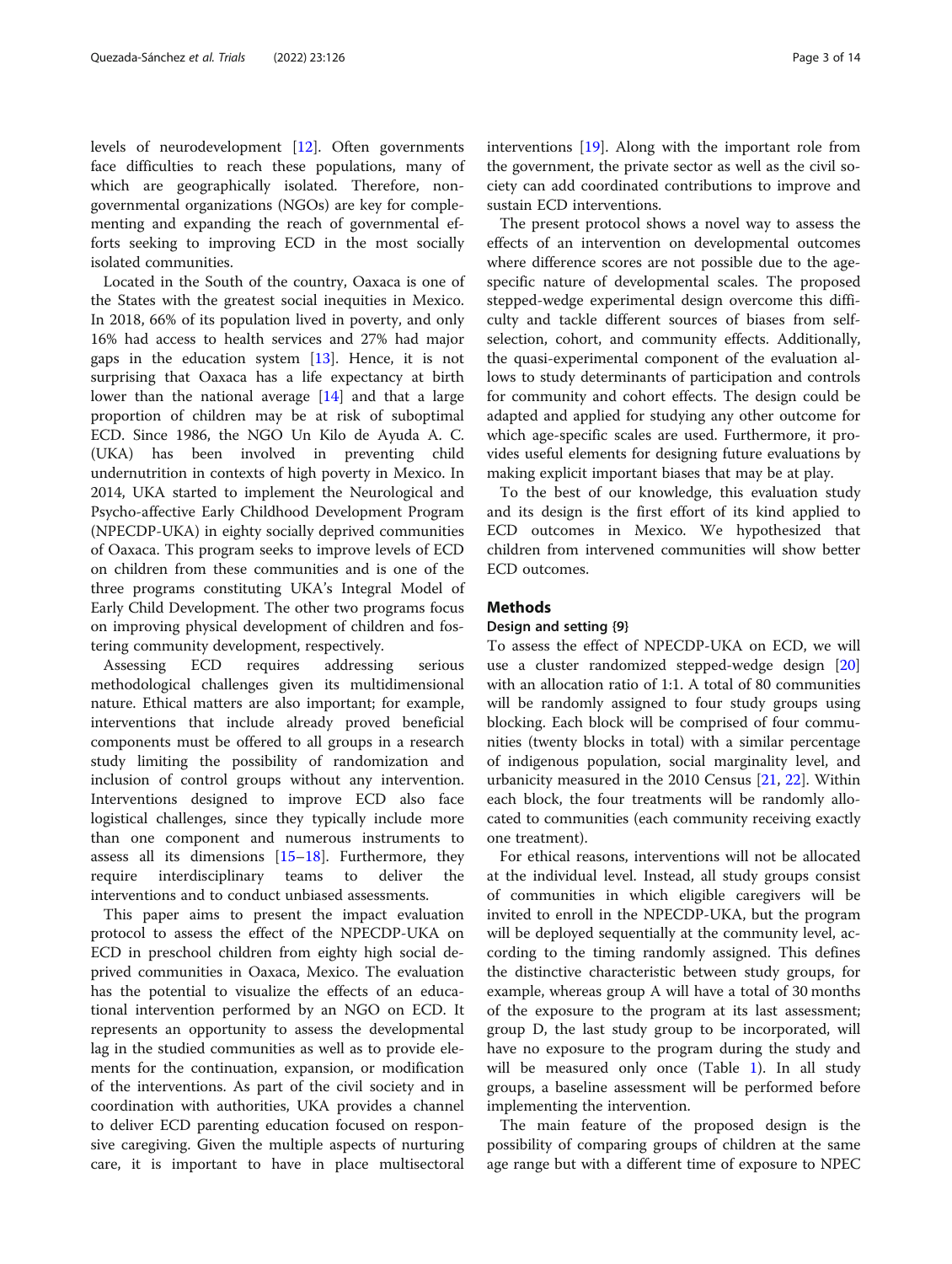| Group A- initial                  |                                                      |                                                          |                                                              |  |  |  |
|-----------------------------------|------------------------------------------------------|----------------------------------------------------------|--------------------------------------------------------------|--|--|--|
|                                   |                                                      | <b>Stepped incorporation of communities</b>              |                                                              |  |  |  |
| communities<br>$(n=750; k=20)$    | Group B - first<br>incorporation (n=900;<br>$k = 20$ | Group C - second<br>incorporation<br>$(n=1,200; k=20)$   | Group $D$ – third<br>incorporation $(n=1,500)$ ;<br>$k = 20$ |  |  |  |
| 1 to $30$                         |                                                      |                                                          |                                                              |  |  |  |
| 7 to 36                           | 1 to 36                                              |                                                          |                                                              |  |  |  |
| 13 to 42                          | 7 to 42                                              |                                                          |                                                              |  |  |  |
| 19 to 48                          | 13 to 48                                             | 1 to 48                                                  |                                                              |  |  |  |
| 25 to 54                          | 19 to 54                                             | 7 to 54                                                  |                                                              |  |  |  |
| 31 to 60                          | 25 to 60                                             | 13 to 60                                                 | 1 to 60                                                      |  |  |  |
| Without exposure                  |                                                      |                                                          |                                                              |  |  |  |
| Program exposure during 6 months  |                                                      |                                                          |                                                              |  |  |  |
| Program exposure during 12 months |                                                      |                                                          |                                                              |  |  |  |
| Program exposure during 18 months |                                                      |                                                          |                                                              |  |  |  |
| Program exposure during 24 months |                                                      |                                                          |                                                              |  |  |  |
| Program exposure during 30 months |                                                      |                                                          |                                                              |  |  |  |
|                                   |                                                      | n: number of children enrolled: k: number of communities |                                                              |  |  |  |

#### <span id="page-3-0"></span>Table 1 Study groups, exposure times, and age of children

\*There will be a total of 6 calendar periods, with a time span of 6 months between the mid-point of consecutive periods, and an approximate time span of 6 months between consecutive individual measurements.

DP-UKA, at the same calendar period. This design feature will allow to eliminate potential confounding cohort effects since children with the same age across study groups will also share the same year of birth. Table 1 shows the age range of children for each study group at different study calendar periods. The upper age limit of the ECD assessment will be 60 months; therefore, the first group of communities to be exposed to the program will include children aged 1–30 months at their first assessment and these children will be aged 31–60 at their final assessment. At given calendar periods  $(t = 2, 4, 6)$ , the group unexposed to the intervention will function as a control group. For example, the last group of communities to be incorporated to the study (group D) will function as a control group at the last calendar period  $(t = 6)$ . This will allow to estimate the effect of NPECDP-UKA on ECD for exposure times of 30 months (group A vs group D), 24 months (group B vs group D), and 12 months (group C vs group D). Given the rapid changes at early ages and considering the first thousand days of life as a critical opportunity window, we consider that the planned exposure times are adequate to detect changes as well as a gradient of the effect with respect to time exposure. Comparisons between groups will be performed cross-sectionally for children of the same age range. There will be a total of six calendar periods, with a time span of 6 months between the mid-point of consecutive periods and an approximate time span of 6 months between consecutive individual measurements.

In addition to the assessment of the effect of NPEC DP-UKA on ECD through a cluster randomized stepped-wedge design, children from the initial communities (group A) but whose caregivers refuse to participate in the NPECDP-UKA and continue participating in the study measurements will be assessed at the same time as the intervened children for three consecutive measurements. This will allow to identify predictors of participation and approximate program effects through a quasi-experimental analysis after 6 and 12 months of intervention using propensity score matching techniques to adjust for self-selection predictors [\[23](#page-13-0)]. For outcome variables with well-defined changes (e.g., nutritional status indicators), a difference in difference estimator along with propensity score balancing will be used. Figure [1](#page-4-0) shows a simplified version including both the cluster randomized stepped-wedge design and the quasi-experimental design. The former is shown just for the comparison between group B and group A in children aged 7 to 36 months at  $t = 2$ , where group B works as a control group.

#### Participants {10}

Communities were selected if they met the following inclusion criteria: located in municipalities where the NPECDP-UKA was not currently operating and with more than thirty-five inhabitants under 5 years, according to the census of 2010 [\[22\]](#page-13-0). Within selected communities, children will be included if they match the designed age range, and their caregivers agree to participate in the study. One of the children's parents or legal caregiver will be asked to sign the study's consent form by UKA staff (details mentioned below, in the recruitment section). Children's blood samples will be obtained from capillary blood samples by trained personnel to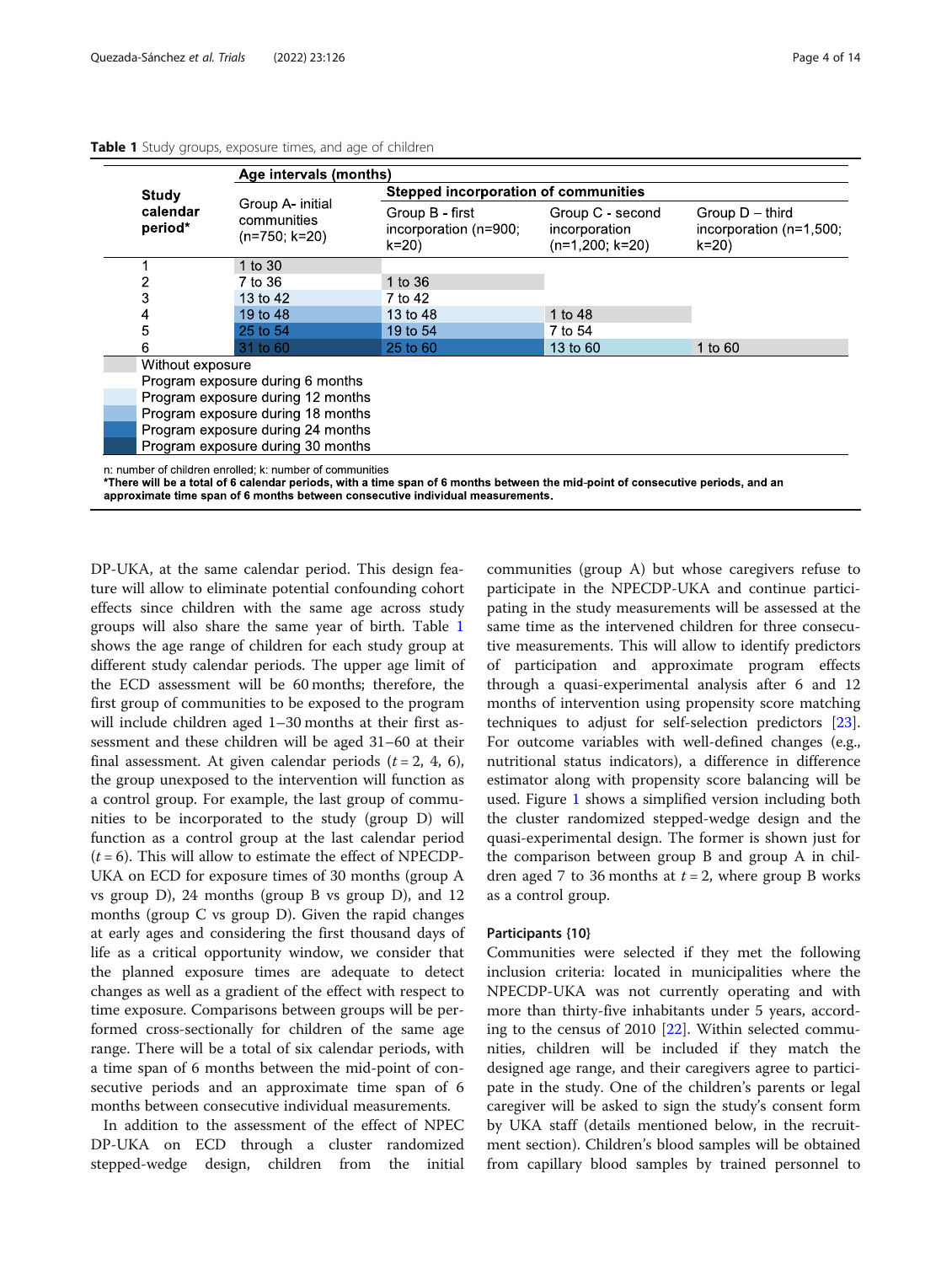<span id="page-4-0"></span>

assess their anemia status. One of the children's parents or legal caregivers will be asked to sign an additional consent form prior to blood collection. Children whose parents or legal caregivers refuse to provide consent for blood sample collection will not be excluded from the study since the outcomes of interest do not require analysis of blood samples.

#### Intervention {11a}

#### Explanation for the choice of comparators

Under the stepped-wedge design framework, communities that will function as a control group will not receive any intervention at the moment of their first measurement. Groups will be compared in a parallel fashion at the same calendar study period, the distinctive feature of study groups is time of exposure to the program, and the group that has not yet been exposed to the program will function as a control group for comparisons at a given study calendar time (see Table [1](#page-3-0)). Due to ethical considerations, every child, who is diagnosed with undernutrition, anemia, obesity, or developmental delays, will be referred for further assessment and remedial services, regardless of group assignment or program participation status.

## Intervention details

The NPECDP-UKA is one of the three components constituting UKA's Integral Model of Early Child Development. The other two components focus on improving physical development of young children and fostering community development, respectively.

## NPECDP-UKA

UKA will implement an integrated responsive parenting nurturing care approach to promote different child

development domains, i.e., motor, language, cognitive, and social. Workshops on appropriate responsive parenting practices will encourage nurturing interactions between parents and/or other caregivers with children, from pregnancy and up to 60 months of age. These workshops are supported by two sets of manuals: the first one is an unpublished pedagogical support guide for the facilitators to deliver program in a standard way, and the set contains the workshop materials needed to support the facilitator's counseling to families. The model promotes play as a form of learning and addresses responsive parenting skills for healthy feeding, sleeping, soothing, and physical to promote selfregulation of behaviors and emotions.

#### Physical development component

UKA will promote a healthy, balanced, and varied diet and encourage the consumption of locally available foods. Standardized workshops and advice will be implemented to provide guidance on optimal health and nutrition for preschool children (i.e., under 5 years of age). These workshops include a neurodevelopment component and a responsive nurturing care component which covers four dimensions: feeding, sleep, movement, and self-regulation. As part of this component, the implementation team will monitor weight, height, or length, quarterly. Whenever signs of malnutrition are identified, caregivers will be referred to clinical services that may include provision of vitamin supplements and malnutrition recovery advice. Infectious diseases such as diarrhea and acute respiratory infections will also be monitored, and appropriate referrals will be made for clinical services including oral rehydration and counseling on proper hygiene practices. During pregnancy, iron and micronutrient supplementation may be provided if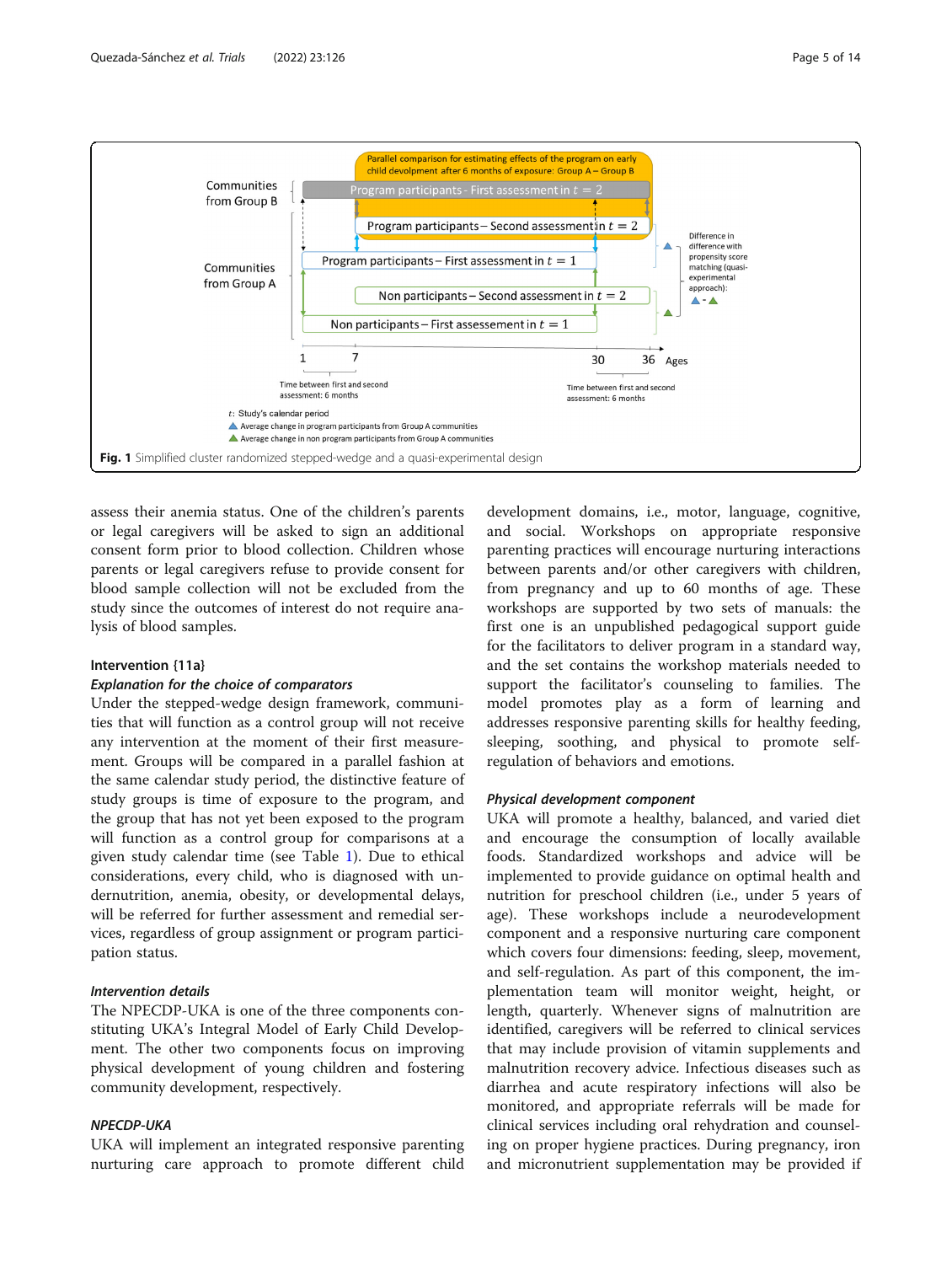warranted. A comprehensive counseling model will be overseen by community commissioners―contracted by UKA and trained and supervised by the research team―who support the project as translators and interpreters for situations where beneficiaries speak an indigenous language and are not fluent in Spanish. Women will be provided personalized advice during their last trimester of pregnancy and during the first month postpartum. Every 3 months, hemoglobin will be measured in a capillary blood sample for the diagnosis and timely treatment of anemia in pregnant women and children between 6 months and 5 years of age. Treatment of anemia for pregnant women will be iron and folic acid supplementation. Micronutrients will be provided for children at risk of anemia, and prophylactic treatment based on iron will be also provided for children.

#### Community development component

This component has two sub-components. The first addresses household food insecurity. The UKA team will promote access and availability of fresh, healthy, and nutritious food to improve the diet of families with children under 5 years and pregnant women, through local food production based on sustainable community and family farming models. The second sub-component centers around UKA's effort to provide access to basic WASH services needed for proper ECD including dry ecological toilets, access to water with rainwater collection systems, safe water storage and water purification systems, sludge water treatment systems, and environmentally friendly energy efficient friendly stoves that save wood and decrease the emission of air born pollutants inside the home.

## Criteria for discontinuing or modifying allocated interventions

The criteria for discontinuing or modifying allocation of communities will be sudden inaccessibility to the community due to external problems such as public insecurity or refusal to participate from local authorities.

#### Strategies to improve adherence to interventions

All training facilitators will participate in training and face-to-face sensitization activities in order to ensure fidelity of program implementation. In order to improve participation rates, before each training program delivery workshop, participants will receive a telephone reminder. During the trial, adherence will be monitored at the beginning and end of each program session.

## Relevant concomitant care permitted or prohibited during the trial

There are no restrictions on the involvement of participants who receive other interventions such as government programs. We expect that such exposure will be similarly distributed over study groups under random allocation. In case unbalances in this characteristic are detected, participation in other inventions will be adjusted for in analyses.

#### Provisions for post-trial care

The NPECDP-UKA will continue indefinitely after the impact evaluation concludes, but it can be modified as a result of the study to improve its effectiveness.

## Outcomes {12}

#### Primary outcome measures

The primary outcomes of the study are the ECD domains assessed through the Child Development Evaluation Test 2nd Edition (CDE-II). The CDE-II, or Evaluación del Desarrollo Infantil (EDI-II) in Spanish, was developed and validated in Mexico to screen populations for risk of developmental delays in early childhood. The test has specific items for fourteen age groups of children aged 1–60 months. ECD domains assessed included gross motor, fine motor, language, social, and cognitive skills. The CDE-II is based on age-group specific items, and score results are categorized into three levels following a traffic light interpretation: green (normal development), yellow (developmental lag), and red (at risk of development delay). These three categories will be used as the specific measurement variable, the analysis metric will be the final value (by ECD domain), and the method of aggregation will be the proportion of children falling within each traffic stoplight category. EDI-II will be carried out according to its application guidelines [[24](#page-13-0), [25](#page-13-0)], by trained, standardized, and certified research personnel.

#### Secondary outcome measures

Our secondary outcomes will be child nutritional status and ECD measured assessed through two additional instruments.

#### Nutritional status

Length/height-for-age, weight-for-age, and hemoglobin measurements will be used to assess children's nutritional status. Anthropometric measurements will be made by trained personnel and standardized according to international protocols [\[26,](#page-13-0) [27\]](#page-13-0), using SECA digital scales (874 TM) with an accuracy of  $\pm 50$  g and SECA portable stadiometers (217 TM) with an accuracy of  $\pm 1$ mm. After applying data cleaning procedures [[28\]](#page-13-0) and following the WHO reference standards [[29](#page-13-0)], our main suboptimal nutritional development indicator will be chronic undernutrition or stunting defined as a length (or height) for age Z score below −2.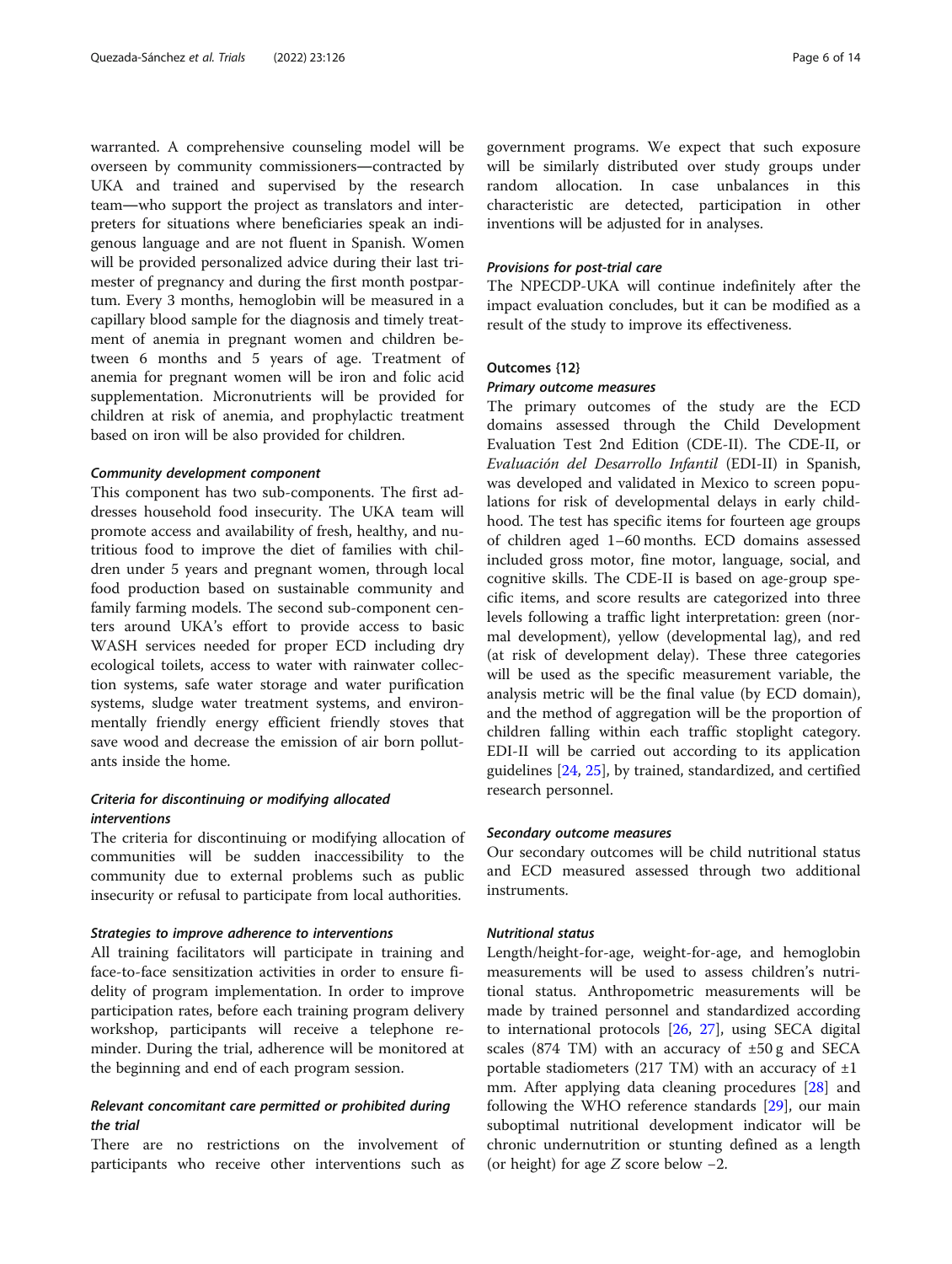## ECD measured through the Bayley Scales of Infant and Toddler Development, Third Edition (BSID-III)

This is a diagnostic test that consists of the following scales: 1) cognitive scale, assesses the child's non-verbal responses and measures learning processes, problem solving ability, attention, the ability to count and classify objects, and the ability to play 2). Language and communication scale, which includes the subscales to assess receptive and expressive language. The first subscale measures the child's ability to understand different stimuli, words, or instructions. The second subscale assesses language development through vocalizations, word use, and sentence construction 3). Motor scale, which includes a fine motor subscale that measures hand-eye and hand-to-finger coordination and the gross motor subscale that measures the child's control over his or her body and abilities to move the torso and limbs 4). Social-emotional scale, which assesses the main milestones of social-emotional development, such as selfregulation, attention, child's ability to relate to and interact with family members and strangers, among other temperamental and social aspects. These scales are administered and scored independently, resulting in domain-specific assessments. The cognitive, language, and motor scales are assessed through direct observation of the child's abilities on various items that are ordered in an ascending order of difficulty. The socio-emotional scale comprises thirty-five questions with five Likertscale-like response points answered by the caregiver.

The BSID-III will be applied in a subsample of children from the group conformed by the first set of communities exposed to the program (group A) and its comparison group of children from caregivers who refused to participate in the study but live in the same communities (i.e., quasi-experimental analyses). Additionally, the BSID-III will be applied in a subsample of group B during its baseline assessment period, i.e., before any NPECDP-UKA exposure occurs. These data will be compared to the subsample of children from group A at their third follow-up, i.e., once they had been exposed for 12 months to the NPECDP-UKA. The BSID-III will be applied to children aged 1 to 42 months.

A concurrent validation using data from children with both BSID-III and CDE-II measures will also be performed.

## ECD measured through McCarthy Scales of Children's Abilities (MSCA)

An adapted version in Spanish of the original version of the MSCA [[30\]](#page-13-0) will be used. This test includes five scales to assess diverse ECD domains: Verbal, Quantitative, Executive-Perceptual, Memory, and Motor. The combination of the first three scales provides a General Cognitive Index (GCI), which is considered

equivalent to the IQ. The test will be applied to children from 42 to 60 months of age.

#### Participant timeline {13}

Table 2 shows the chronogram of study activities including intervention implementation schedule across study groups and the corresponding measurements of ECD and nutritional status outcomes among pregnant women and children. The number of repeated measurements across time will depend on the timing when each group starts being exposed to the intervention.

#### Sample size {14}

Our main outcome statistic is the proportion of children with developmental lag (yellow category) or at risk of development delay (red category). The effect will be assessed comparing these proportions between the exposed groups and the unexposed group.

Sample sizes were planned so that there are approximately 150 children for each 6-month age interval; this approximates a uniform distribution of observations across age groups and study groups for the relevant age ranges. As mentioned before, given the stepped-wedge design of the study, groups will be incorporated sequentially but comparisons between study groups will be performed at the same study calendar

|                          |  | Table 2 Chronogram of study activities and measurements of |  |
|--------------------------|--|------------------------------------------------------------|--|
| child development scales |  |                                                            |  |

| <b>Activities</b>             |    | Study calendar period |    |    |    |    |    |
|-------------------------------|----|-----------------------|----|----|----|----|----|
|                               | t0 | t1                    | t2 | t3 | t4 | t5 | t6 |
| Community's allocation        | X  |                       |    |    |    |    |    |
| Eligibility in communities A  |    | X                     |    |    |    |    |    |
| Enrollment in communities A   |    | X                     |    |    |    |    |    |
| Measurement in communities A* |    | X                     | X  | X  | X  | Χ  | X  |
| Eligibility in communities B  |    |                       | X  |    |    |    |    |
| Enrollment in communities B   |    |                       | X  |    |    |    |    |
| Measurement in communities B* |    |                       | Χ  | X  | X  | X  | Χ  |
| Eligibility in communities C  |    |                       |    |    | Χ  |    |    |
| Enrollment in communities C   |    |                       |    |    | Χ  |    |    |
| Measurement in communities C* |    |                       |    |    | Χ  | X  | X  |
| Eligibility in communities D  |    |                       |    |    |    |    | Χ  |
| Measurement in communities D  |    |                       |    |    |    |    | Χ  |
| Measurement of CDE-II         |    | X                     | X  | X  | X  | X  | Χ  |
| Measurement of MSCA           |    |                       |    |    |    |    | X  |
| Measurement of BSID-III       |    | X                     | X  | Χ  |    |    |    |
| Nutritional status assessment |    | Χ                     | X  | Χ  | X  | X  | X  |

\*Intervention starts right after their first measurement. There will be a time span of 6 months between the mid-point of consecutive periods and an approximate time span of 6 months between consecutive individual measurements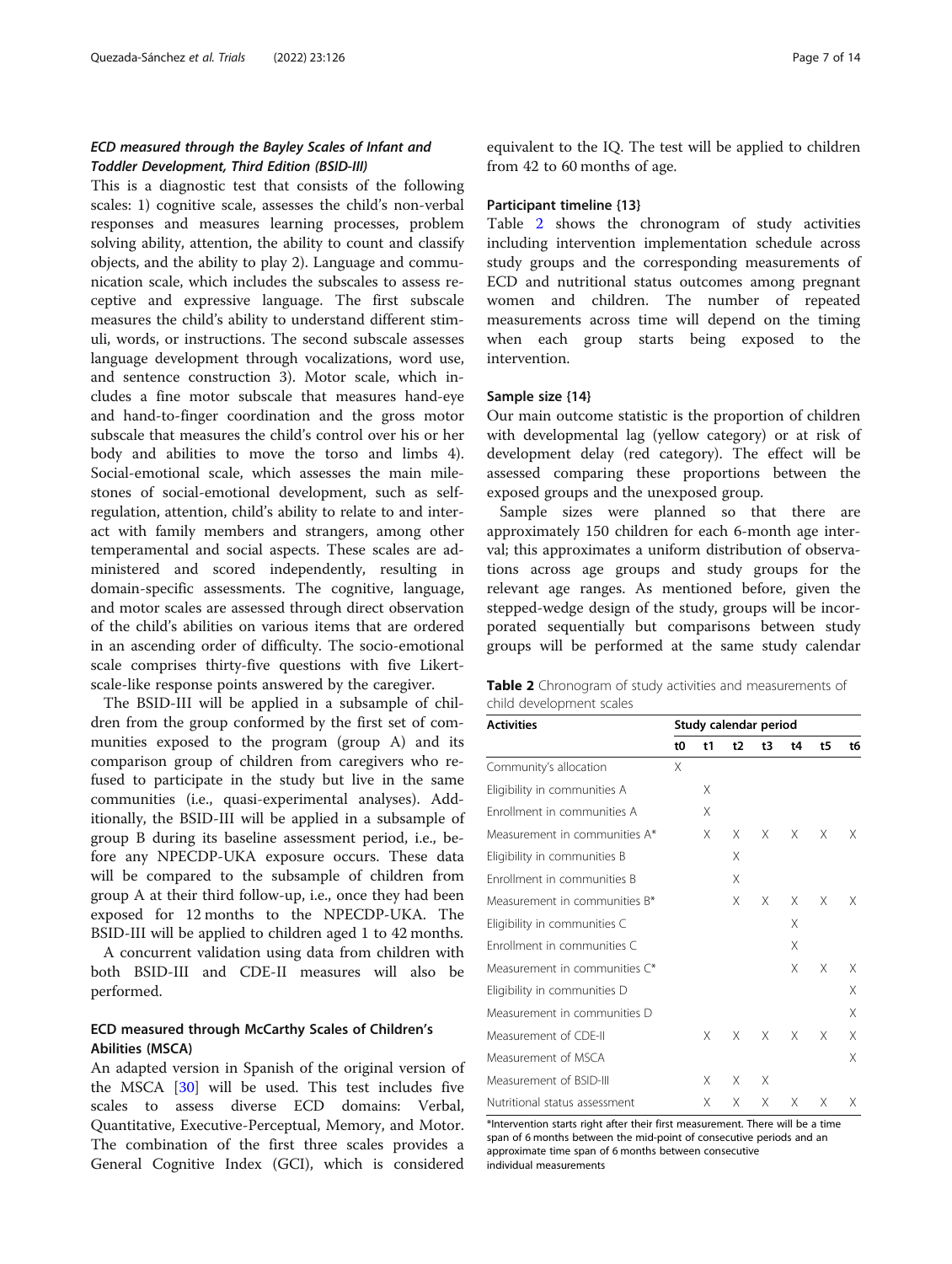period and for children at the same age interval (see Table [1](#page-3-0) for a representation of the stepped-wedge design). Group A will include 1–30-month-old children  $(n = 750)$ ; these children will be 31–60 months old at their final measurement and compared to children with the same ages in group D ( $n = 750$ ). This will allow to assess the effect of NPECDP-UKA on ECD after an exposure time of 30 months. Other comparisons are possible. For example, ECD outcomes from group B vs group D  $(n = 900)$  and group C vs group D  $(n = 1200)$  at the final study calendar period (Table [1](#page-3-0)). Table 3 shows the effect size in terms of a difference of proportions given different levels of proportions in the unexposed group (group D), different design effects (DEFF) that consider that measurements in the same community are correlated (DEFF =  $1.5$ ,  $2.0$ )  $[31]$  $[31]$ , a significance level of 0.05 under a bilateral test, and a statistical power of 80.0%.

#### Recruitment {15}

There are two important categories for study participants: those who enroll in the NPECDP-UKA and those who refuse to participate in the NPECDP-UKA but still consent in participating with study measurements. Measurements on non-participants will be performed for the first group of communities (group A) to identify predictors of participation and to perform the quasi-experimental evaluation.

Recruitment will be performed in every community in two different stages. The first stage will be based on public convening by the municipal authorities. Local authorities will facilitate the initial contact, aimed at identifying children of interest along with their caregivers, who will be asked about their willingness to participate in the program. The convening will target the population of interest to participate in a meeting where the NPECDP-UKA and its activities will be explained. At these meetings, children and their main caregivers will be identified and their intention to participate in the program will be discussed. For the first group of communities (group A), those who refuse to participate in the program will be asked to participate with study measurements. The second stage of recruitment will be based on the census in the selected municipalities. For this purpose, the housing census provided by the municipal authorities will be used. In homes having children within the designed age range, their primary caregivers will be asked about their intention to participate in the program. Those who refuse to enroll in the program will be asked to participate with study measurements as described before (group A).

The participation of the studied population will be voluntary and written consent will be obtained. The research protocol of this evaluation was approved by the Ethics Committees on Research and Biosafety of the National Institute of Public Health in Mexico (CI-896- 2018/1538), and the study is registered in ClinicalTrials.gov (CT/ID: NCT04210362).

## Allocation {16a, 16b, 16c}

The stratification will be made by population size, percentage of the indigenous population, and municipal marginalization. Twenty blocks of four municipalities each will be defined, within which the study group will be assigned through a random-number generator in Stata 15 [[32](#page-13-0)]. The allocation will be carried out at the community level, so it will not be necessary to establish a concealment mechanism. Community allocation will be performed by the National Institute of Public Health Mexico. Within communities, UKA will invite participants to enroll, and they will self-select to 1) enroll in the NPECDP-UKA and the evaluation study, 2) not to enroll in the NPECDP-UKA but participate in the evaluation study, or 3) neither enroll in the NPECDP-UKA nor participate in the evaluation study.

| Sample size<br>per group | Proportion in the group<br>without exposure to NPECDP-UKA | Effect size (difference of proportions) given different design effects (DEFF)* |              |              |  |  |
|--------------------------|-----------------------------------------------------------|--------------------------------------------------------------------------------|--------------|--------------|--|--|
|                          |                                                           | $DEFF = 1.0$                                                                   | $DEFF = 1.5$ | $DEFF = 2.0$ |  |  |
| 750                      | 0.50                                                      | 0.072                                                                          | 0.088        | 0.102        |  |  |
| 900                      | 0.50                                                      | 0.066                                                                          | 0.081        | 0.093        |  |  |
| 1200                     | 0.50                                                      | 0.057                                                                          | 0.070        | 0.081        |  |  |
| 750                      | 0.25                                                      | 0.065                                                                          | 0.080        | 0.093        |  |  |
| 900                      | 0.25                                                      | 0.059                                                                          | 0.073        | 0.085        |  |  |
| 1200                     | 0.25                                                      | 0.051                                                                          | 0.063        | 0.073        |  |  |
| 750                      | 0.125                                                     | 0.052                                                                          | 0.064        | 0.075        |  |  |
| 900                      | 0.125                                                     | 0.047                                                                          | 0.058        | 0.068        |  |  |
| 1200                     | 0.125                                                     | 0.040                                                                          | 0.050        | 0.058        |  |  |

Table 3 Sample sizes and effect sizes in terms of a difference of proportions between two groups given a statistical power of 80%

\*The design effect is a factor that when multiplied by the variance of an estimator under a simple random sampling design corresponds to its variance under a complex sampling design; in this case, a design with clustering of observations within communities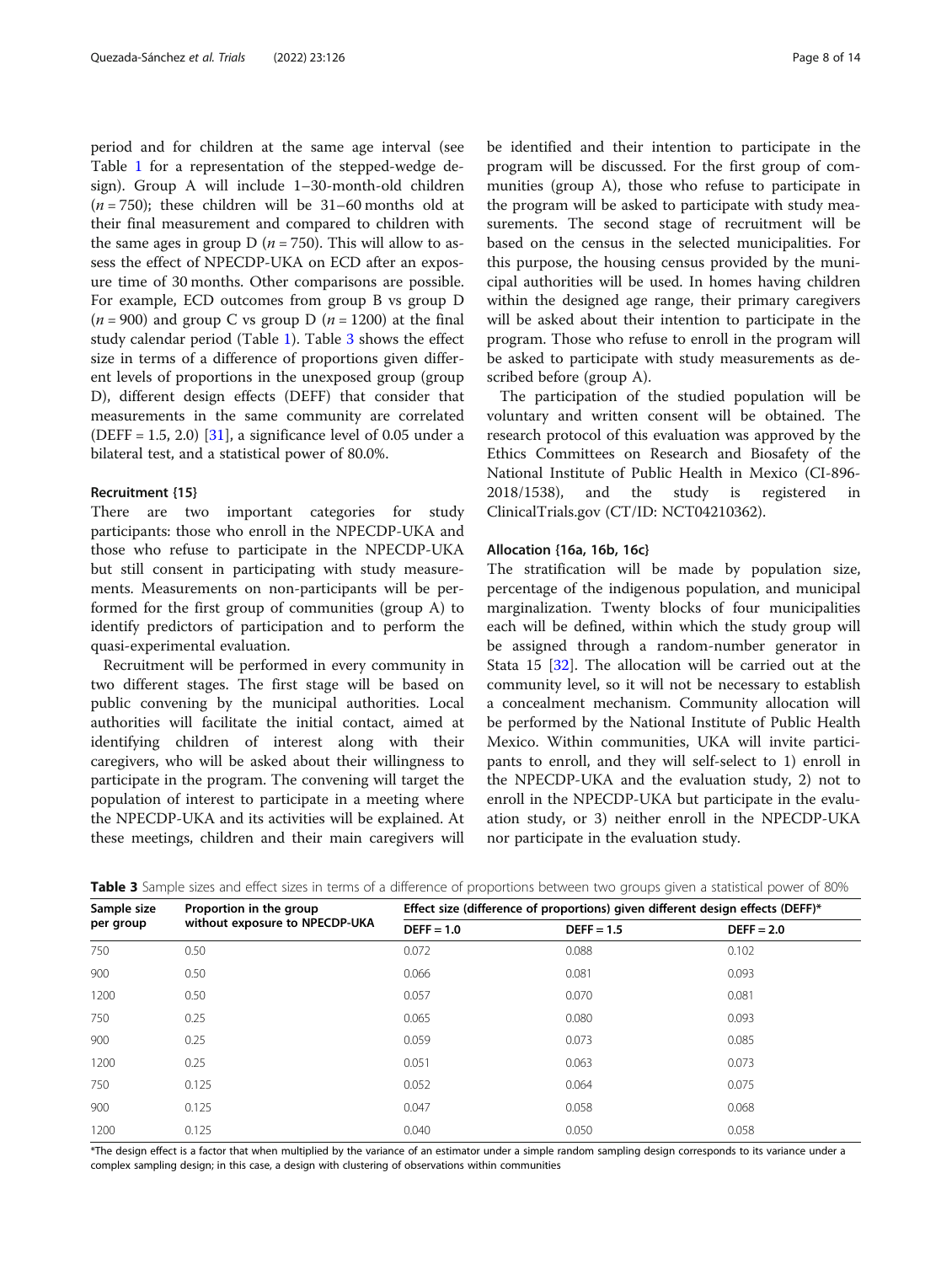## Blinding {17a, 17b}

The experimental part of our study will be singleblinded. Participants from each community will not know to which group of communities they belong. No procedure for unblinding will be needed. For those collecting and analyzing the data, there will be no blinding given the stepped nature of the study and the defining characteristics of study groups. Regarding the quasiexperimental aspect of the study, there is no blinding since non-participation is the defining characteristic of study groups.

## Data collection and management {18a, 18b, 19} Plans for assessment and collection of outcomes

Data collection of outcomes is planned to occur in the participants' households by trained personnel not involved in the delivery of the program. There will be up to six assessment timepoints per participant depending on the assigned study group (see the "Participant timeline" section). To promote data quality, besides the training of personnel, there will be duplicate measurements for weight and length (or height).

Study instruments

- 1. The CDE-II, which was developed and validated in Mexico to screen populations for lag and for risk of delay in child development, consists of specific items for fourteen age groups of children aged 1 to 60 months. Assessed developmental areas include gross motor skills, fine motor skills, language, social skills, and cognitive skills. Score results are categorized into three levels: green (normal development), yellow (developmental lag), and red (at risk of development delay) [\[24\]](#page-13-0).
- 2. Bayley Scales of Infant and Toddler Development, Third Edition (BSID-III) [[33](#page-13-0)]. This diagnostic test consists of the following scales: (1) cognitive scale, based on the child's non-verbal responses and measures learning processes, problem solving ability, attention, the ability to count and classify objects, and the ability to play, among other constructs. (2) Language and communication scale, which contains the subscales of receptive and expressive language; the first measures the child's ability to understand different stimuli, words, or instructions in the environment. The second assesses language development through vocalizations, word use, and sentence construction. (3) Motor scale, which includes the fine motor subscale that measures hand-eye and handto-finger coordination and the gross motor subscale that measures the child's control over his or her body and abilities to move the torso and limbs. (4) Social-emotional scale, which assesses the main milestones of social-emotional development, such as

self-regulation, attention, the child's ability to relate to and interact with family members and strangers, among other temperamental and social aspects. These scales are administered and scored independently, resulting in domain-specific assessments. The cognitive, language, and motor scales are assessed through direct observation of the child's abilities on various items that are ordered in an ascending order of difficulty. Start (base) and stop (ceiling) criteria determine which test items each child takes. For each item that the child performs correctly, he or she receives a score of 1; if he or she fails to perform the item, the score is 0. The raw score is the sum of correct responses, including items prior to the starting point (base). As mentioned above, the focus of this study is on cognitive, language, and motor development. The socio-emotional scale comprises thirty-five questions of five points each to be answered by the caregiver, so its administration is quick and easy.

3. McCarthy Scales of Children's Abilities (MSCA). This test is made up of five scales: Verbal, Quantitative, Executive-Perceptual, Memory, and Motor. The combination of the first three scales provides a General Cognitive Index (GCI), which is considered equivalent to the intelligence quotient [[34](#page-13-0)].

We will also collect the following data:

- 1. Household socioeconomic and demographic characteristics. Includes information on the composition of the household, state of health, education, employment situation, assets, income, social security, and access to social programs of the members living in the same household as the minor of interest.
- 2. Characteristics of the mother of the selected child. It explores aspects of community organization, participation in organizations, safety in the neighborhood, family support networks, socialemotional characteristics of the mother (depression, stress, anxiety, and self-esteem), opinion on social roles and distribution of tasks within the home, and the mother's pregnancy history.
- 3. Characteristics of children from 0 to 30 months. Includes information on pregnancy, delivery and postpartum of the mother of the selected child, addictions of the mother during pregnancy and breastfeeding of the child, health status, nutrition and education of the selected child, and parenting practices (feeding, hygiene, sleep) of the selected child.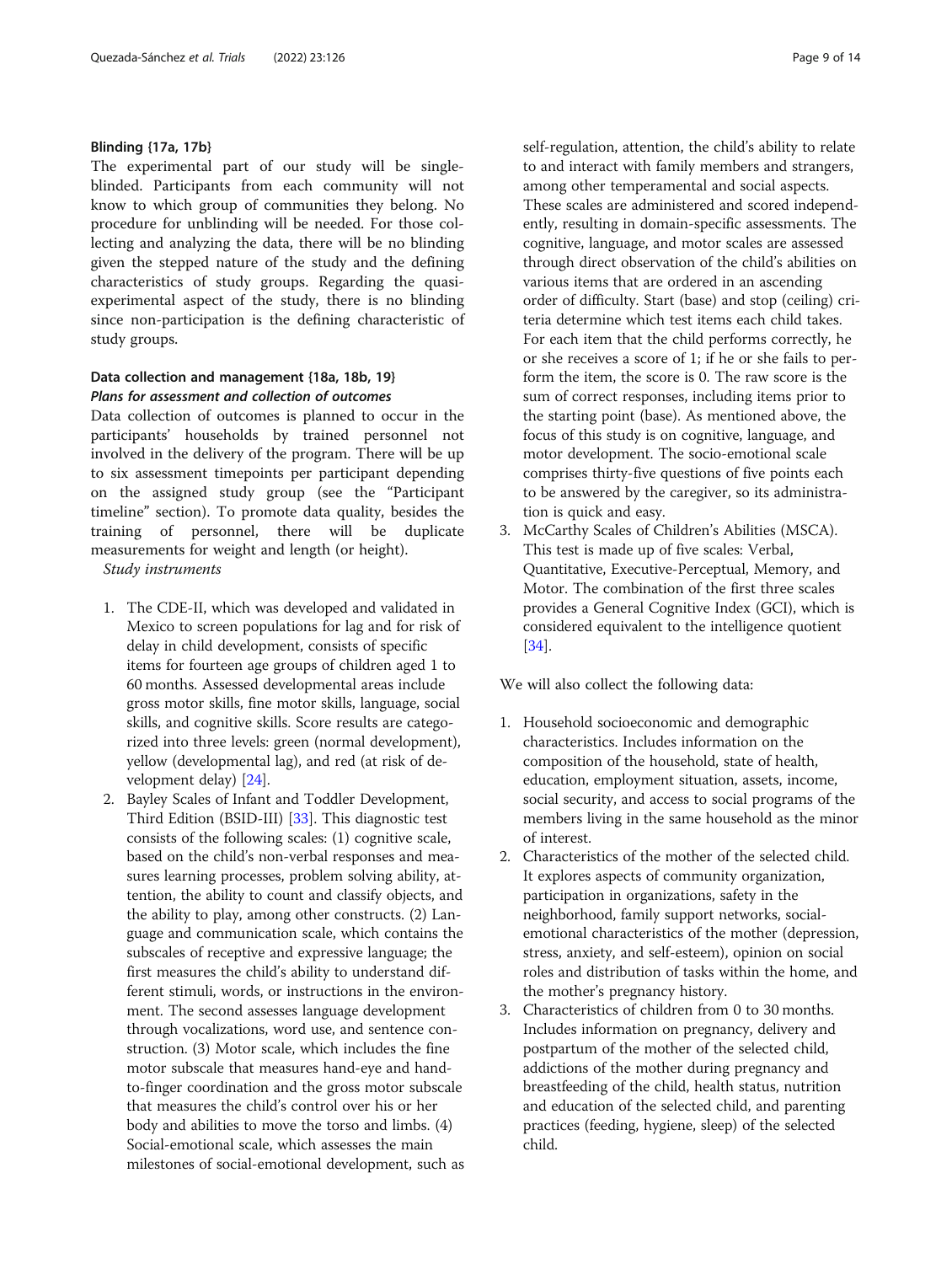- 4. Knowledge of physical, neurological, and psychoaffective child development. It explores the appropriation of knowledge of the child's mother from the information presented in the workshops given by the UKA facilitators.
- 5. Dissemination and acceptance of the UKA program. Collected information on the knowledge, permanence, and desertion of the program by the families of the selected child.
- 6. Addictions of the members of the household. Explores the risk factors to which the selected child is exposed due to the consumption of licit and illicit substances by members of the household.
- 7. The last booklet corresponds to Raven's progressive matrix test  $[35]$ , applied to the primary caregiver and nuclear family of the selected child.

## Plans to promote participant retention and complete follow-up

To promote participant retention, a community commissioner will be identified in each community. These commissioners will be women who support the NPECDP-UKA implementation as translators and interpreters. They will contact the study participants during the intervention, motivating them to attend all workshops and the data collection during the whole duration of the study.

## Data management

The data management team, based at the National Institute of Public Health, will elaborate capture masks in REDCap for e-tablets [\[36](#page-13-0)]. The data capture system will include automated skip patterns and data value range checks according to instrument structure. The data will be securely stored locally in tablets and then transferred to a centralized data management system with a data quality control protocol overseen by the lead data manager. Study staff will employ several strategies to promote data quality, including double data entry, and range checks for data values during study analyses and applying auditable algorithms for the systematization and automatic identification of possible errors in the values of the measured characteristics. Daily visual cross-validation of the data for complex errors, and regular on-site monitoring, the quality and completeness of the data will be reflective of the state of the trial.

#### **Confidentiality**

To protect participants' confidentiality, participant data will be labeled using a unique participant identification code that contains no personal identifiers. Access to the collected participants' data will be restricted to the principal investigator and appropriately trained Institutional Review Board (IRB)-approved research study staff as required. All laboratory samples, completed forms, reports, and other records will be identified using an unlinked unique participant ID number to maintain participant confidentiality.

## Plans for collection, laboratory evaluation, and storage of biological specimens for genetic or molecular analysis in this trial/future use

In order to know the anemia status of children, hemoglobin will be measured every 3 months. Trained personnel will obtain capillary blood samples for the diagnosis and timely treatment of anemia in children between 6 months and 5 years and pregnant women. For the detection of anemia, the Hemocue Hb 201™ analyzer will be used. This analyzer provides a measurement of total hemoglobin in whole blood, capillary, venous, or arterial, with the same quality as a hematology analyzer. This system is designed for the quantitative determination of hemoglobin at the point of care in primary care areas and is for in vitro diagnostic use only. No storage and future use of this biological material will be needed.

#### Statistical methods {20a, 20b, 20c}

#### Statistical methods for primary and secondary outcomes

The effects of the NPECDP-UKA on ECD for primary and secondary outcomes will be assessed by the difference of proportions for binary outcomes and the difference of means for quantitative outcomes. In case there are unbalanced observed characteristics across groups, effects will be estimated with logistic multiple regression for binary outcomes and with multiple linear regression for quantitative outcomes. Covariate-adjusted means or proportions will be obtained after model estimation as predictive margins [[37](#page-13-0)]. Standard errors will be adjusted for clustered data using the method of linearization [\[33](#page-13-0)]. Additionally, the difference in difference estimators with propensity score matching will be performed to approximate effects with a quasi-experimental approach [\[23](#page-13-0)]. In this analysis, the unexposed group consists of children of caregivers who declined to participate in the NPEC DP-UKA but acceded to participate in the evaluation study.

#### Interim analyses

No interim analyses will be performed. Analyses with measurements before the final data point will be performed only for subsamples or comparisons for which measurements will be completed by then: for example, the quasi-experimental part of the study or the concurrent validation analysis of the EDI-II test results. Therefore, no interim analyses will be used for deciding on study termination.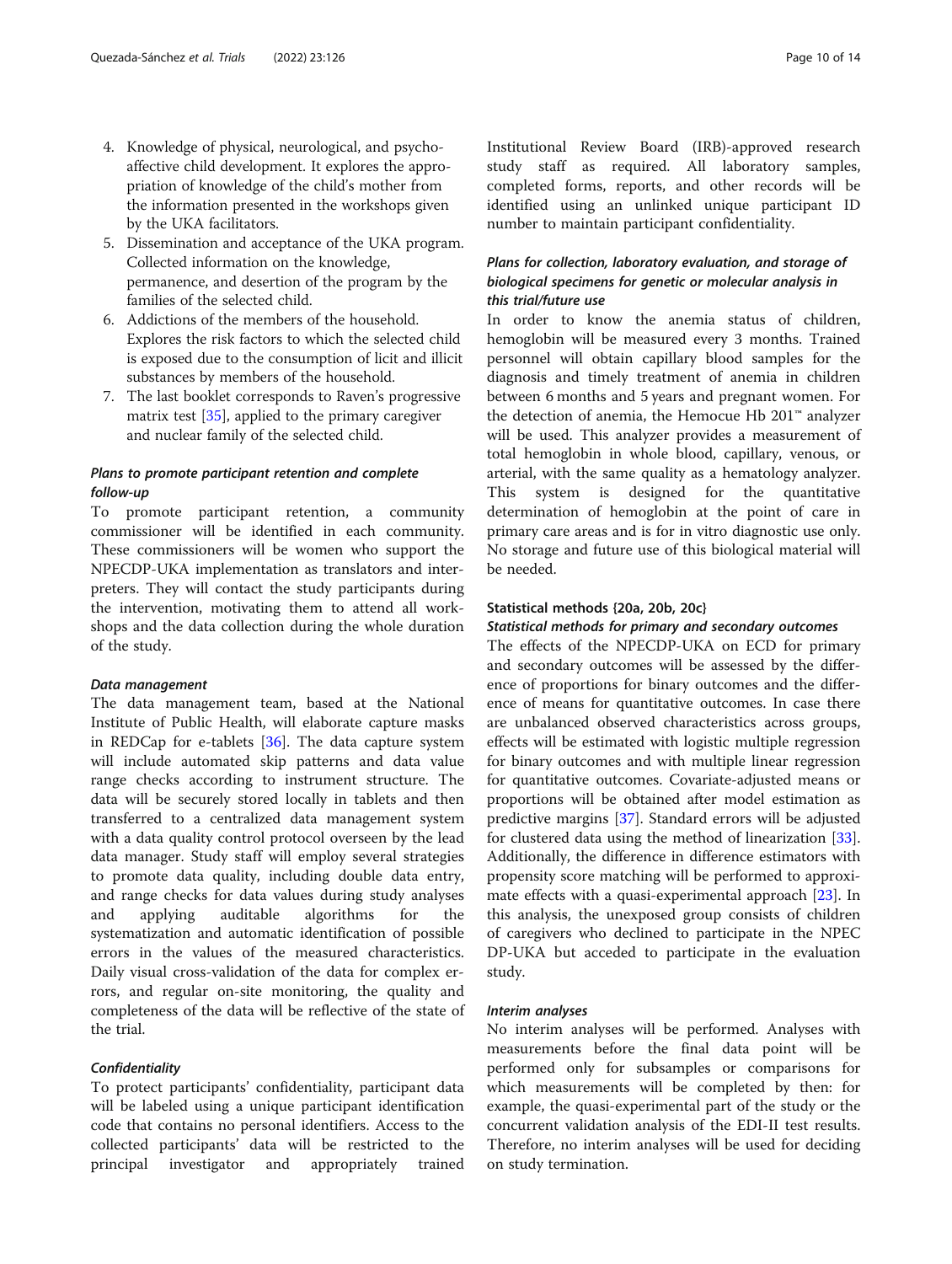#### Methods for additional analyses

An analysis of the mediating role of parenting practices between intervention exposure and ECD will be carried out using structural equation models. Parameters will be estimated through weighted least-squares with mean and variance adjustment and the theta parameterization [[38\]](#page-13-0).

## Methods in analysis to handle protocol non-adherence and any statistical methods to handle missing data

Complete case analysis will be performed as well as multiple imputation analysis when appropriate [\[39\]](#page-13-0). In regard to adherence, analyses will be complemented with a dose-response analysis.

## Plans to give access to the full protocol, participant-level data, and statistical code

Full protocol and used code will be shared upon proper and formal request for academic reasons. Datasets are not public so access should be requested formally.

## Oversight and monitoring {21a, 21b, 22, 23} Composition of the coordinating center and trial steering committee

The execution of the trial will be performed by UKA and its research department will function as the coordinating center. The steering committee will be composed of the study investigators and the head of the research department of UKA. The data management team will include IT experts from both UKA and the sponsor institution. At the field, UKA experts will be in charge of electronic data generation through specialized hardware and the InfoKilo v2 information system. IT experts from the National Institute of Public Health of Mexico will monitor data quality and provide advice and recommendations based on auditable algorithms developed for quality control of the data collected.

## Composition of the data monitoring committee, its role, and reporting structure

The data monitoring committee will be presided by one investigator from the National Institute of Public Health of Mexico who will coordinate with the data management team to review data generating processes and their quality.

#### Adverse event reporting and harms

No unintended adverse effects are expected from the intervention; however, any adverse events related to the execution of the study will be reported to the supervisor in charge of the corresponding area who in turn will immediately report to the IRB.

## Frequency and plans for auditing trial conduct

The principal investigator will designate appropriately qualified personnel to periodically perform quality assurance checks at mutually convenient times during and after the study and based on auditable algorithms that were developed for quality control of the data collected. These monitoring visits provide the opportunity to evaluate the progress of the study and the adherence to the intervention and obtain information about potential problems. Scheduling monitoring visits will be a function of participant enrollment, site status, and other commitments. The monitor will assure that data are accurate and in agreement with any paper source documentation used, verify that subjects' consent for study participation has been properly obtained and documented, confirm that research subjects entered into the study meet inclusion and exclusion criteria, and verify that study procedures are being conducted according to the protocol guidelines. If a problem is identified during the visit (i.e., poor communication with the data coordinating center, inadequate or insufficient staff to conduct the study, etc.), the monitor will assist the site in resolving the issues. Some issues may require input from the IRB or of the principal investigators.

## Plans for communicating important protocol amendments to relevant parties {25}

Protocol amendments will be submitted to the research committee of the National Institute of Public Health Mexico and when necessary and appropriate to the research ethics committee. Authorized changes will be submitted to the Clinical Trials profile of the study.

#### Dissemination plans {31a}

Plans for dissemination include national and international congresses, academic events. and peerreviewed publications of results at different stages of the project.

## **Discussion**

We have presented an evaluation design to estimate the effect of a nurturing care intervention on ECD. Most common designs in evaluation are not applicable to estimating effects on ECD given the nature of the outcome. Scales used to assess dimensions of ECD depend on the specific age of subjects; comparing scores across time is problematic since the way in which ECD is measured varies with age. On the other hand, multiple sources of bias should be considered when selecting a design. The main sources of bias are due to confounding factors such as cohort effects, community effects, selfselection, aging effects, and period effects. Community effects can be controlled by randomization. This type of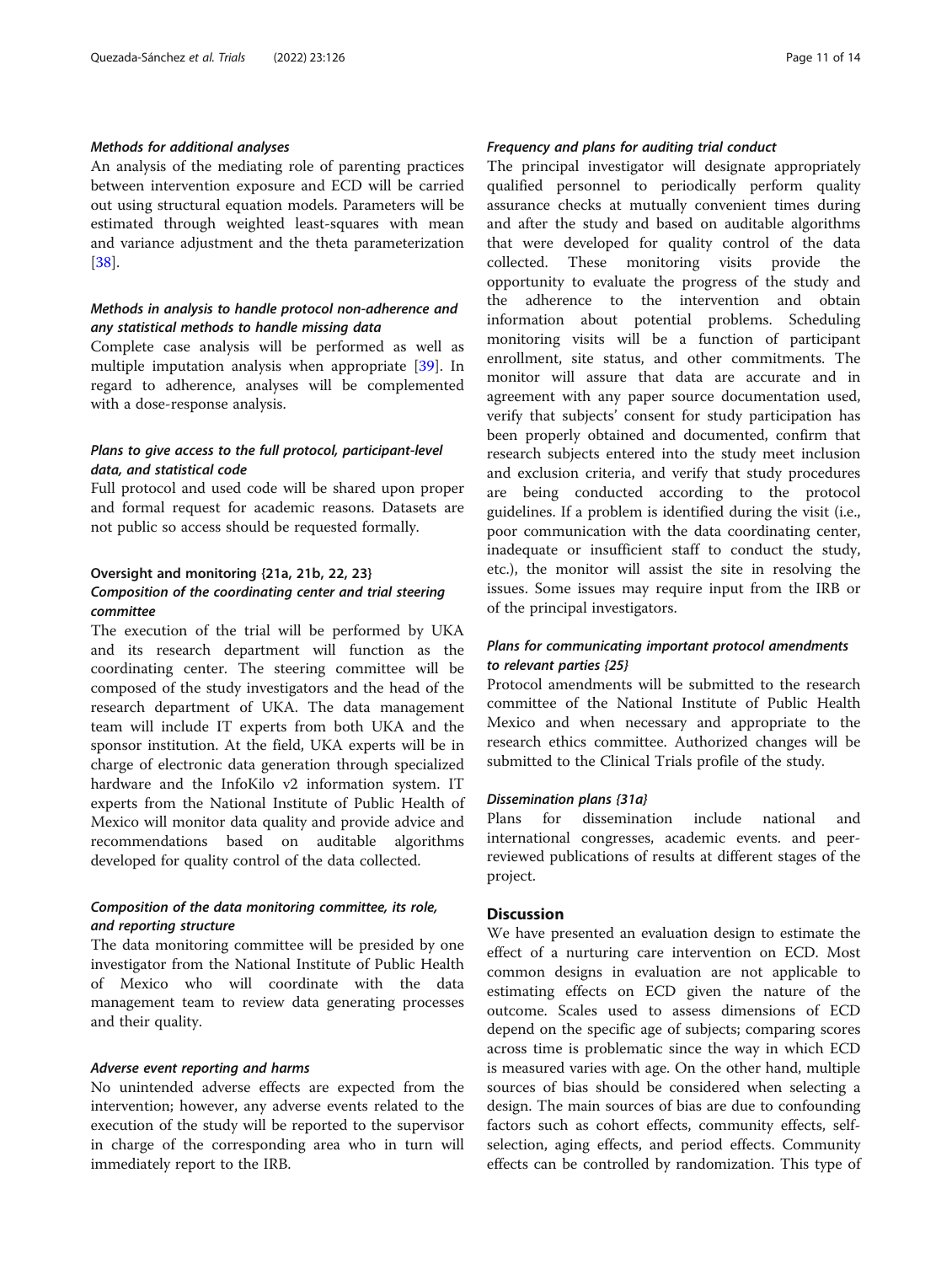design is known as a cluster randomized trial [[40\]](#page-13-0), where the unit that receives the intervention is an aggregate unit, typically subjects are nested into community clusters. Another advantage of the cluster randomized trial design is related to potential spillover effects. For example, in an educational intervention, subjects that receive the intervention may communicate what they learn to neighbors.

Special consideration should be given to the number of communities to be randomized so that intervention effects may be properly separated from community effects. In the extreme case of just two clusters, even with a random allocation, effects from the intervention are totally confounded with the specific characteristics of the two communities. One of the communities may have better outcomes simply because of its own characteristics and not necessarily because of the applied intervention. It has been suggested a total of between ten and fifteen communities per arm [\[40\]](#page-13-0) to better separate community effects from intervention effects. In the present study, we specified a total of twenty communities per arm.

The stepped-wedge design has been proposed for tackling limitations of classical designs when a control group is not feasible given ethical or logistical considerations [[20\]](#page-13-0). Our design corresponds to a specific steppedwedge design where effects are assessed as in a parallel design. The main feature of this design is the sequential incorporation of study groups; the defining characteristic of study groups is the time of exposure to an intervention. The assignment of experimental units to study groups is randomized and evaluation can be performed at the same calendar period across study groups; this characteristic precludes effects from time of measurement to be confounded with intervention effects. An alternative version of the stepped-wedge design proposes comparing measurements of the same group before and after intervention; since this occurs in different calendar times, confounding due to period effects cannot be ruled out under this setting [\[20](#page-13-0)].

Another type of confounding relates to age; given the nature of ECD outcomes, it is key to compare intervened and not intervened subjects at the same ages. This guarantees that the very same items from ECD scales are used to assess intervention effects. On the other hand, changes in child development at early ages occur very rapidly. This characteristic of ECD complicates using classical estimators such as the difference in differences estimator mainly for three reasons: (1) at the individual level, it is difficult to interpret changes when assessment items vary with age; (2) time differences between measurements across study groups are required to be balanced to avoid confounding; and (3) the distribution of initial ages should also be balanced across study groups. Although these imbalances may be attenuated by using adjustment covariates in models, it would be preferable to avoid these sources of potential bias with a robust design.

Another important source of bias, especially in programs that are not possible to randomize individuals for ethical reasons, is self-selection. Our study has a quasi-experimental component where self-selection is tackled analytically through propensity score matching techniques and difference in difference estimators. The experimental component of our design avoids selfselection bias since all subjects are self-selected to receive the intervention. The key difference between groups is the moment at which intervention is implemented. Groups are incorporated in stages; the last group incorporated is measured before the intervention starts so it serves as a comparison group. Effects are assessed as in a parallel design. In other contexts, the stepped-wedge design has been identified as a quasiexperimental approach; however, it has been noted that a well-conducted stepped-wedge trial where period effects are controlled and participants experience only one condition can in principle be as rigorous as a standard control randomized trial [\[41\]](#page-13-0).

The intervention proposed share components with other interventions that have proved beneficial effects. Interventions that provide micronutrients for pregnant women and undernourished children have shown improvements in infant nutrition [[16,](#page-13-0) [42](#page-13-0), [43](#page-13-0)]. Also, interventions that include parenting counseling about proper diet and complementary and responsive feeding have showed benefits in the nutritional status of young children [[44](#page-13-0), [45\]](#page-13-0). Parent counseling on stimulation has been successful in improving ECD, and this counseling could be made by peers  $[46]$  $[46]$ , through home visits  $[47]$  $[47]$  $[47]$ or workshops and parent sessions [\[48](#page-13-0)–[51\]](#page-13-0).

Our proposed design has its own limitations that include vulnerability to exogenous shocks that may compromise effects estimation. Although random allocation of communities to the order of intervention implementation balances (in expected value) observed and unobserved characteristics across study groups, benefits of realized interventions could be lower compared to what would be obtained in a situation without an external shock.

Our study design is recommended when the way in which outcomes are measured depends on age, selfselection is present, and assignment is performed at an aggregate level. Although key sources or biases are avoided (e.g., randomization within blocks guarantees that community characteristics that were used to define blocks are balanced between study groups), implementing our design may be challenging given its required sample size and the coordination efforts necessary.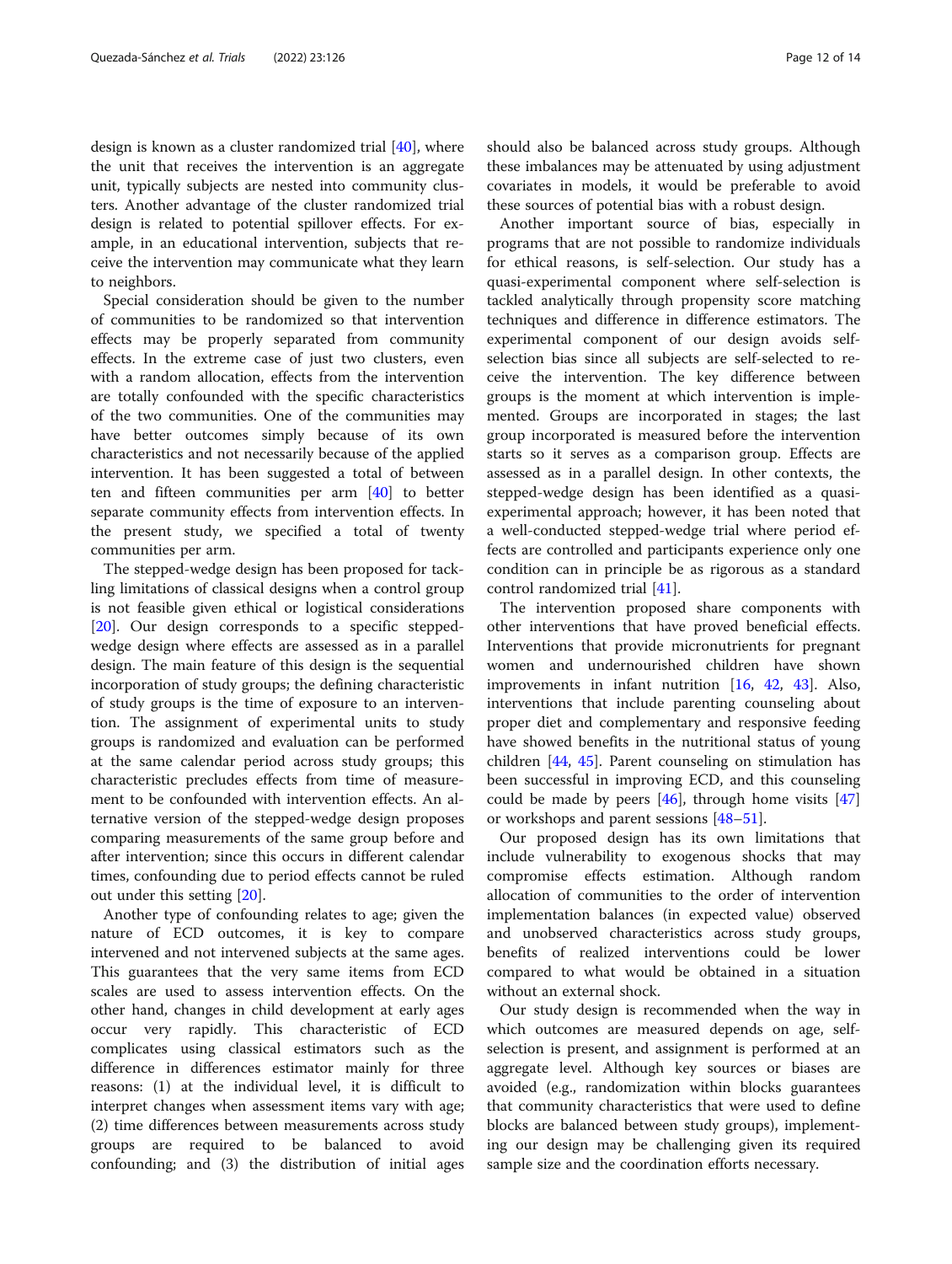<span id="page-12-0"></span>According to our knowledge, this is the first experimental study on ECD in Mexico and the Latin American region which will evaluate a social program designed by a Mexican non-governmental organization, aimed at impacting neurological development through the improvement of child rearing practices. Likewise, this study will allow to generate robust and rigorous information on the causal mechanisms that determine the achievements in neurodevelopment in contexts of high social vulnerability, and this will be useful for the design and implementation of effective ECD interventions.

## Trial status

Recruitment started in July 2019 and was scheduled to end in June 2022. During the first year of the study, once potential participants had been identified, researchers conducted two recruitment phases: the first one from July 15 to December 19, 2019, and the second one from January 21 to February 10, 2020. Due to the COVID-19 public health emergency, recruitment was suspended during early March 2020. Baseline measurements were obtained for a total of 1176 children (764 whose caregivers decided to enroll and 412 whose caregivers decided not to enroll in the NPECDP-UKA).

#### Abbreviations

INSP: National Institute of Public Health of Mexico (Spanish); ECD: Early childhood development; NGOs: Non-governmental organizations; UKA: Un Kilo de Ayuda A. C.; NPECDP-UKA: Neurological and Psycho-affective Early Childhood Development Program; CDE-II: Child Development Evaluation Test 2nd Edition; EDI-II: Evaluación del Desarrollo Infantil; WHO: World Health Organization; MSCA: McCarthy Scales of Children's Abilities; GCI: General Cognitive Index; BSID-III: Scales of Infant and Toddler Development, Third Edition

#### Acknowledgements

This work was made possible with the support of the non-governmental organization, Un Kilo de Ayuda, A.C., Mexico (UKA), Promotora Social México and Nacional Monte de Piedad. We are especially grateful to Blanca Laura Ortega Román for her role as the general coordinator and research assistant of the project. Finally, we thank the study participants for their valuable contributions.

#### Authors' contributions

All authors have made an intellectual contribution to this research trial. ESM is the principal investigator of the trial, with overall responsibility for the project. ADQS and ESM conceived the design and developed the protocol. ADQS, ESM, EFR, AGM, and MCHCh wrote the first draft of the manuscript. CPA, RGF, AM, TSA, and FOF contributed to the manuscript drafting process. MRM, AGG, LS, and RPE provided critical inputs on multiple iterations. All authors have read and approved the final manuscript.

#### Funding

This work was made possible with the support of the non-governmental organization, Un Kilo de Ayuda, A.C., Mexico (UKA), and Promotora Social México and Nacional Monte de Piedad.

#### Availability of data and materials

The dataset will be available upon reasonable request once the results have been published. The request will be evaluated by the PI to ensure that it meets reasonable standards of scientific integrity and has the potential to make a reasonable scientific contribution.

## **Declarations**

#### Ethics approval and consent to participate

This study was approved by the Research, Biosafety and Ethics Committees of the National Institute of Public Health in Mexico (ID: 1649-7151) and by ClinicalTrials.gov (ID: NCT04210362).

#### Consent for publication

Not applicable

#### Competing interests

The authors declare that they have no competing interests.

#### Author details

<sup>1</sup> Center for Evaluation and Surveys Research, National Institute of Public Health, Cuernavaca, Mexico. <sup>2</sup>Center for Demographic, Urban and Environmental Studies, College of Mexico A.C., Mexico City, Mexico. <sup>3</sup>Lucy Family Institute for Data and Society, University of Notre Dame, Notre Dame, IN, USA. <sup>4</sup> National Institute of Perinatology Isidro Espinosa de los Reyes, Mexico City, Mexico. <sup>5</sup>Center for Health Systems Research, National Institute of Public Health, Universidad Av, 655 Cuernavaca, Mexico. <sup>6</sup>Center for Research in Nutrition and Health, National Institute of Public Health, Cuernavaca, Mexico. 7Non-Governmental Organization Un Kilo de Ayuda A.C. Mexico City, Mexico. <sup>8</sup>Department of Social & Behavioral Sciences, Yale School of Public Health, Yale University, New Haven, USA.

#### Received: 16 June 2021 Accepted: 13 January 2022 Published online: 08 February 2022

#### References

- 1. Young ME. In: Young ME, editor. From early child development to human development: investing in our children's future. 1st ed. Washington D.C.: World Bank; 2002. 422 p.
- 2. Baker-Henningham H, López BF. Intervenciones de estimulación infantil temprana en los países en vías de desarrollo: Lo que funciona, por qué y para quién. Washington D.C: (Notas Técnicas). Report No.: IDB-TN-540; 2013.
- 3. Black MM, Walker SP, Fernald LCH, Andersen CT, DiGirolamo AM, Lu C, et al. Early childhood development coming of age: science through the life course. Lancet. 2017;389(10064):77–90.
- 4. National Scientific Council on the Developing Child. The science of early childhood development closing the gap between what we know and what we do, vol. 02138. Cambridge, MA; 2007.
- 5. Berlinski S, Schady N, editors. Inter-American Development Bank (IDB). The early years child well-being and the role of public policy. 1st ed. New York, NY 10004-1562: Palgrave Macmillan; 2015. p. 1–289.
- 6. United Nations Children's Fund (UNICEF). For every child, a fair chance: the promise of equity. New York, NY 10017, USA; 2015.
- Britto PR, Lye SJ, Proulx K, Yousafzai AK, Matthews SG, Vaivada T, et al. Nurturing care: promoting early childhood development. Lancet. 2017; 389(10064):91–102.
- 8. Pérez-Escamilla R, Rizzoli-Córdoba A, Alonso-Cuevas A, Reyes-Morales H. Avances en el desarrollo infantil temprano: desde neuronas hasta programas a gran escala. Boletín Médico del Hospital Infantil de México. 2017;74(2):86–97.
- Hartinger SM, Lanata CF, Hattendorf J, Wolf J, Gil AI, Obando MO, et al. Impact of a child stimulation intervention on early child development in rural Peru: a cluster randomised trial using a reciprocal control design. J Epidemiol Commun Health. 2017;71(3):217–24.
- 10. Cavero-Arguedas D, Cruzado de la Vega V, Cuadra-Carrasco G. Los efectos de los programas sociales en la salud de la población en condición de pobreza: evidencias a partir de las evaluaciones de impacto del presupuesto por resultados a programas sociales en Perú. Revista Peruana de Medicina Experimental y Salud Publica. 2017;34(3):528–37.
- 11. Richter LM, Daelmans B, Lombardi J, Heymann J, Boo FL, Behrman JR, et al. Investing in the foundation of sustainable development: pathways to scale up for early childhood development. Lancet. 2017;389(10064):103–18.
- 12. Reyes ME, Chavez GB, Little BB, Malina RM. Community well-being and growth status of indigenous school children in rural Oaxaca, southern Mexico. Econ Hum Biol. 2010;8(2):177–87.
- 13. Consejo Nacional de Evaluación de la Política de Desarrollo Social (CONEVAL). Entidades federativas: Oaxaca [Internet]. Información de pobreza